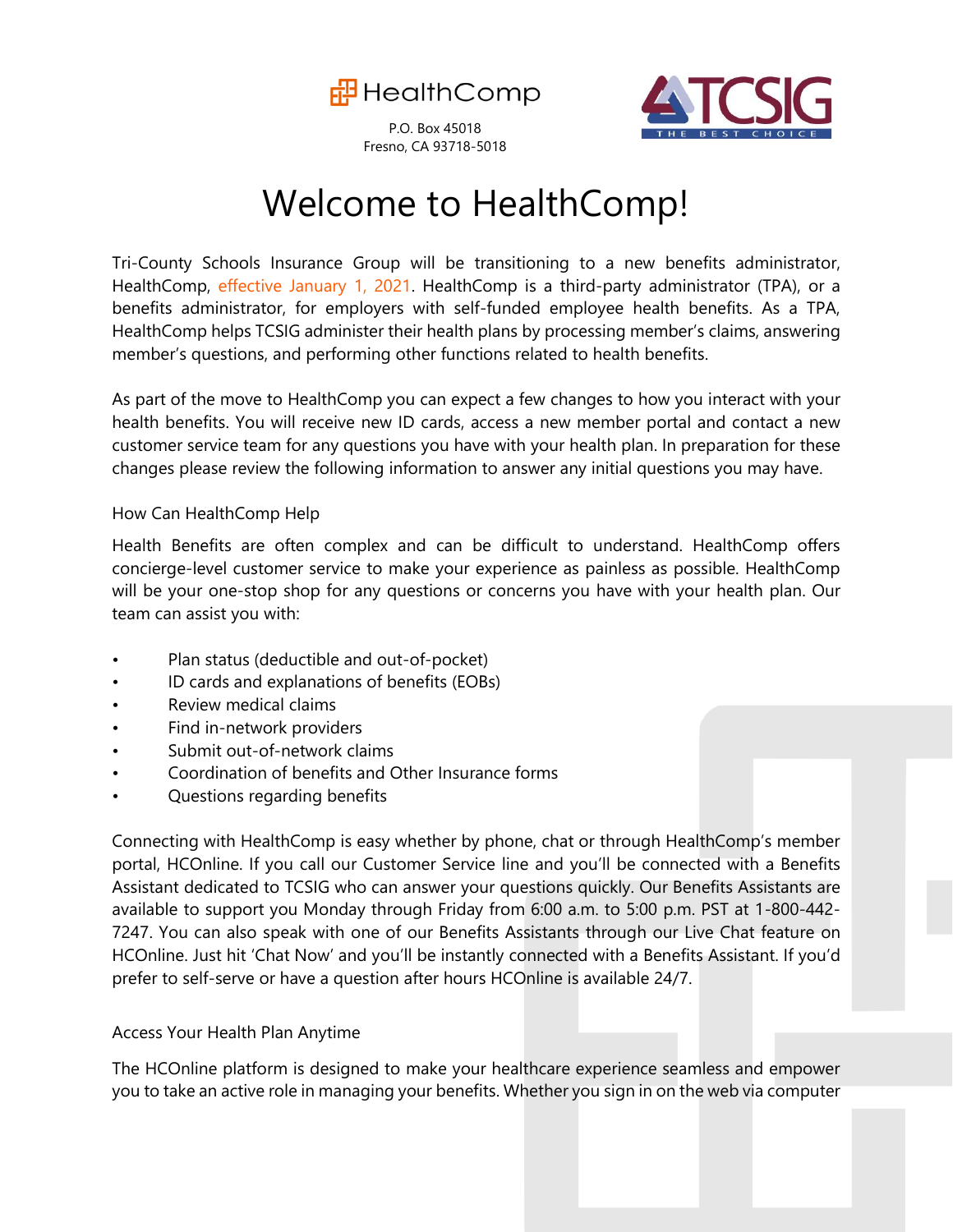

P.O. Box 45018 Fresno, CA 93718-5018



or mobile device or use our new app, HCOnline provides a single point of access to your health plan. Our user-friendly interface allows you to easily look up coverage information, view the status of your deductibles, review claims, access a digital version of your ID card, submit forms, find innetwork providers and more.

HCOnline is available on the web and through our mobile app. To download the app, search for "HealthComp" in the Apple App Store or Google Play and download the HCOnline app. To visit HCOnline on the web, go to: [https://hconline.healthcomp.com.](https://hconline.healthcomp.com/)

Your New ID Card

In December, you will be receiving personalized identification cards for each enrolled member. Meaning a family of four who are all enrolled in the health plan will receive four cards. Your identification cards contain essential plan information, telephone numbers, and claim submission instructions. It is important that you present your new ID cards to health care providers and pharmacies at the time services are received. This will ensure that records are updated appropriately and prevent any delays in clams processing.

If you have any questions regarding identification cards or if you'd would like to order additional cards, please contact (800) 442-7247, option 1.

For convenience, you may also access a digital version of your identification card on HCOnline. This is especially helpful if you forget to bring your new ID card to an office visit or trip to the pharmacy as you can access your ID card on your mobile device. To access a digital ID card on the HCOnline app, just sign into your HCOnline account, and tap Cards. You can also access your digital ID card on the web at: https://hconline.healthcomp.com

We look forward to assisting you!

Sincerely,

**HealthComp** Eligibility Department

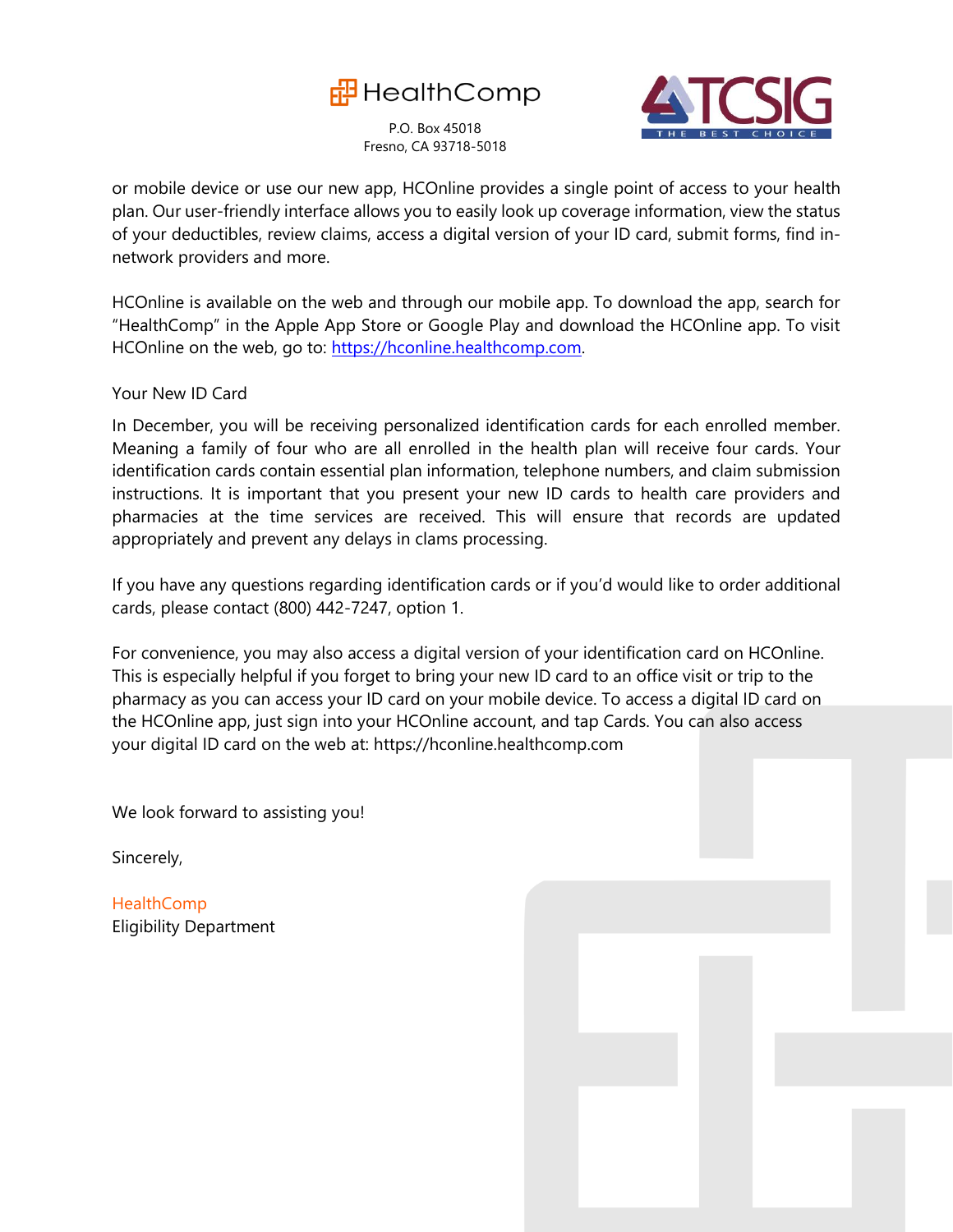

P.O. Box 45018 Fresno, CA 93718-5018



# Your Coverage

| <b>Customer Service</b><br>Eligibility, benefits and claims<br>questions | HealthComp<br>(800) 442-7247<br>www.healthcomp.com                                                                                        |
|--------------------------------------------------------------------------|-------------------------------------------------------------------------------------------------------------------------------------------|
|                                                                          | California: Anthem Blue Cross / JAA                                                                                                       |
| Medical PPO Network                                                      | California Claims:<br>Anthem Blue Cross - Prudent Buyer Plan<br>P.O. Box 60007<br>Los Angeles, CA 90060-0007<br>https://www.anthem.com    |
|                                                                          | Claims Outside of California:<br>Providers submit claims to your local Blue Cross<br>and/or Blue Shield Plan.                             |
| Utilization Review and Pre-<br>Certification                             | California: Anthem Blue Cross: (800) 274-7767                                                                                             |
| <b>Prescription Benefits</b>                                             | ProAct<br>(877) 635-9545<br>https://secure.proactrx.com                                                                                   |
| <b>COBRA Administrator</b>                                               | HealthComp<br>(800) 442-7247<br>www.healthcomp.com<br>COBRA Payments should go to:<br>HealthComp<br>PO Box 45018<br>Fresno, CA 93718-5018 |
| Employee Assistance Program                                              | Anthem EAP (Code: TCSIG)<br>(800) 999-7222<br>www.anthemEAP.com                                                                           |
| Chiropractic                                                             | PhysMetrics<br>(877) 519-8839<br>https://physmetrics.com                                                                                  |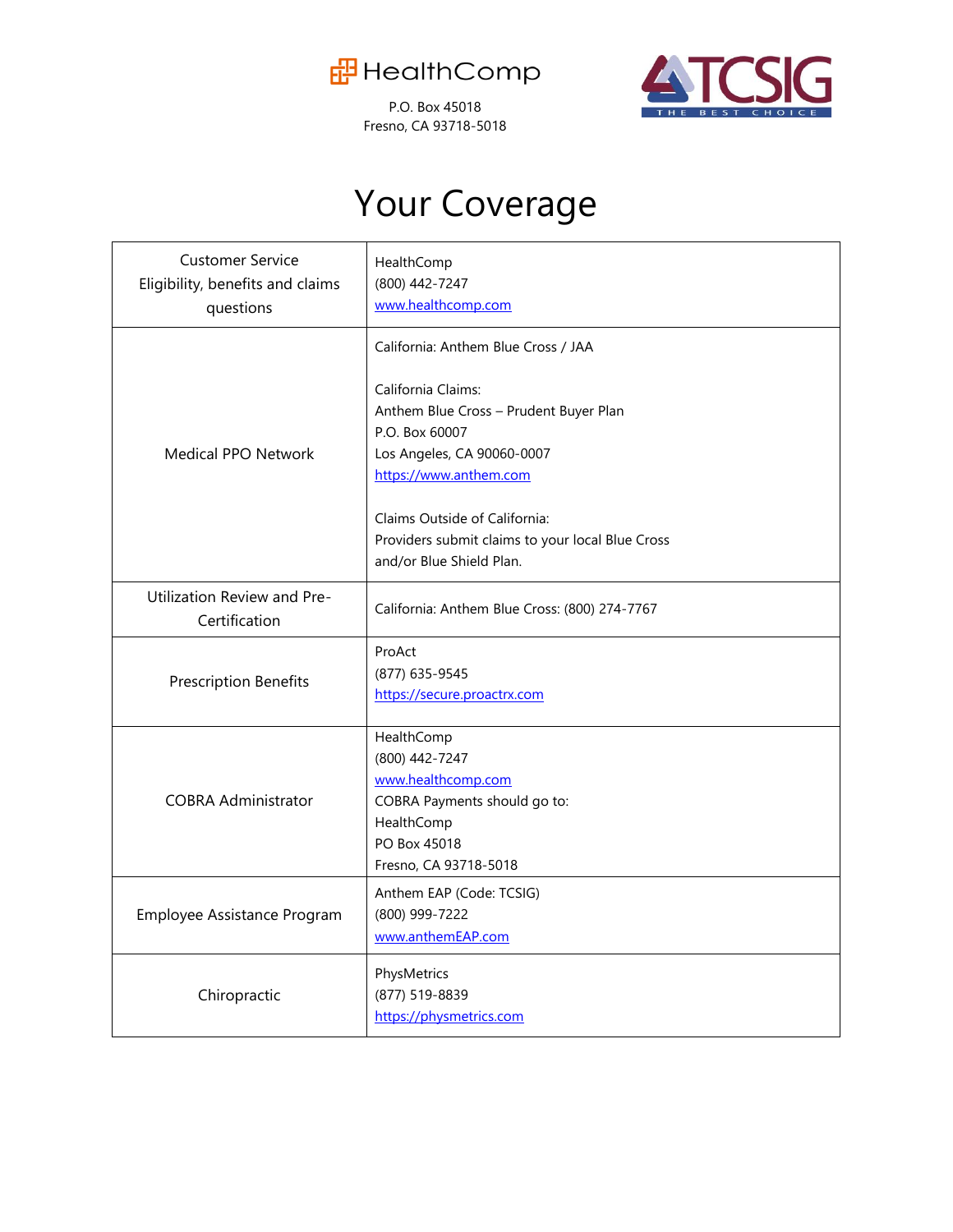### **中**HealthComp

# **HCOnline**

## A **total** healthcare experience.

The **HCOnline** platform streamlines how you manage your health benefits.

#### **An All-in-One Solution**

Access your ID card, check your plan status, understand your coverage, review claims, and submit forms all in one place.

#### **Designed for You**

The **HCOnline** platform is sleek, modern and user-friendly. We've added simple graphs to show your plan status and we've translated healthcare jargon into plain English.

#### **A Seamless Mobile Experience**

Access your plan with a single click (or tap). With our web and mobile experiences, you'll have access to your benefits at any time.

#### To access **HCOnline**, go to: **hconline.healthcomp.com**

**Questions?** Our **Benefits Assistants** are ready to assist you. Call 1-800-442-7247.



## **Your benefits, fully integrated**

- ✓ Look up your **medical, dental** and **vision coverage** all in one place.
- ✓ **Robust features** to help you make the most of your benefits.
- ✓ A **clean, modern design** that's easyto-use and mobile-responsive.
- ✓ Uses **plain English** and **clear visuals**  to help you understand your plan and the services available to you.

|                                                                                                 | 中 HCOnline                                              | $\hat{1}$ Home                |                                                    |                        | Q. Find a Provider                         |              | œ                                  | <b>MECONE</b>          |
|-------------------------------------------------------------------------------------------------|---------------------------------------------------------|-------------------------------|----------------------------------------------------|------------------------|--------------------------------------------|--------------|------------------------------------|------------------------|
|                                                                                                 | ← BACK TO ALL CLAIMS                                    |                               |                                                    |                        |                                            |              |                                    |                        |
|                                                                                                 | Summary                                                 |                               | Claim Details                                      |                        |                                            |              |                                    |                        |
|                                                                                                 | YOUR PLAN PAID<br>\$88.50                               | YOUR RESPONSIBLITY<br>\$61.50 | <b>CLAIM #</b><br>218-706594-00<br>AMANDA FORESTER |                        | <b>SERVICE PROVIDER</b><br>KAREN HUGHES DO |              | <b>INCURRED DATE</b><br>03/01/2018 |                        |
|                                                                                                 |                                                         |                               | SERVICE<br>DATES                                   | SERVICE<br>DESCRIPTION | CHARGED<br>AMOUNT                          | PLAN<br>PAID | YOUR<br>COPAY                      | YOUR<br>RESPONSIBILITY |
| $\ddot{\phantom{0}}$                                                                            |                                                         |                               | 03/01/2018 - 03/01/2018                            | MH PHYSICIAN<br>VISIT  | \$150.00                                   | \$88.50      | \$0.00                             | \$61.50                |
| $Q$ if $dm =$<br>70479<br>· BACKTO ALL CLAIMS<br>Summary                                        |                                                         | Total Charge<br>\$150.00      |                                                    | <b>TOTALS</b>          | \$150.00                                   | \$88.50      | \$0.00                             | \$61.50                |
| кия<br>588.50<br><b>COL</b><br><b>NOPONIA</b>                                                   |                                                         |                               | <b>ED VIEW CLAIM</b>                               | E3 ASK A QUESTION      |                                            |              |                                    |                        |
| <b>Total Charge</b><br>\$150.00                                                                 | Vour Plan Paid: \$88.50<br>Your Responsibility: \$61.50 |                               |                                                    |                        |                                            |              |                                    |                        |
| Tour Plan Paid \$88.50<br>Tour Responsibility \$61.50<br><b>E Cther. \$6.00</b>                 |                                                         |                               |                                                    |                        |                                            |              |                                    |                        |
| $\overline{\mathbf{a}}$ $\overline{\mathbf{b}}$ $\overline{\mathbf{b}}$ $\overline{\mathbf{v}}$ |                                                         |                               |                                                    |                        |                                            |              |                                    |                        |
|                                                                                                 |                                                         |                               | MacBook                                            |                        |                                            |              |                                    |                        |